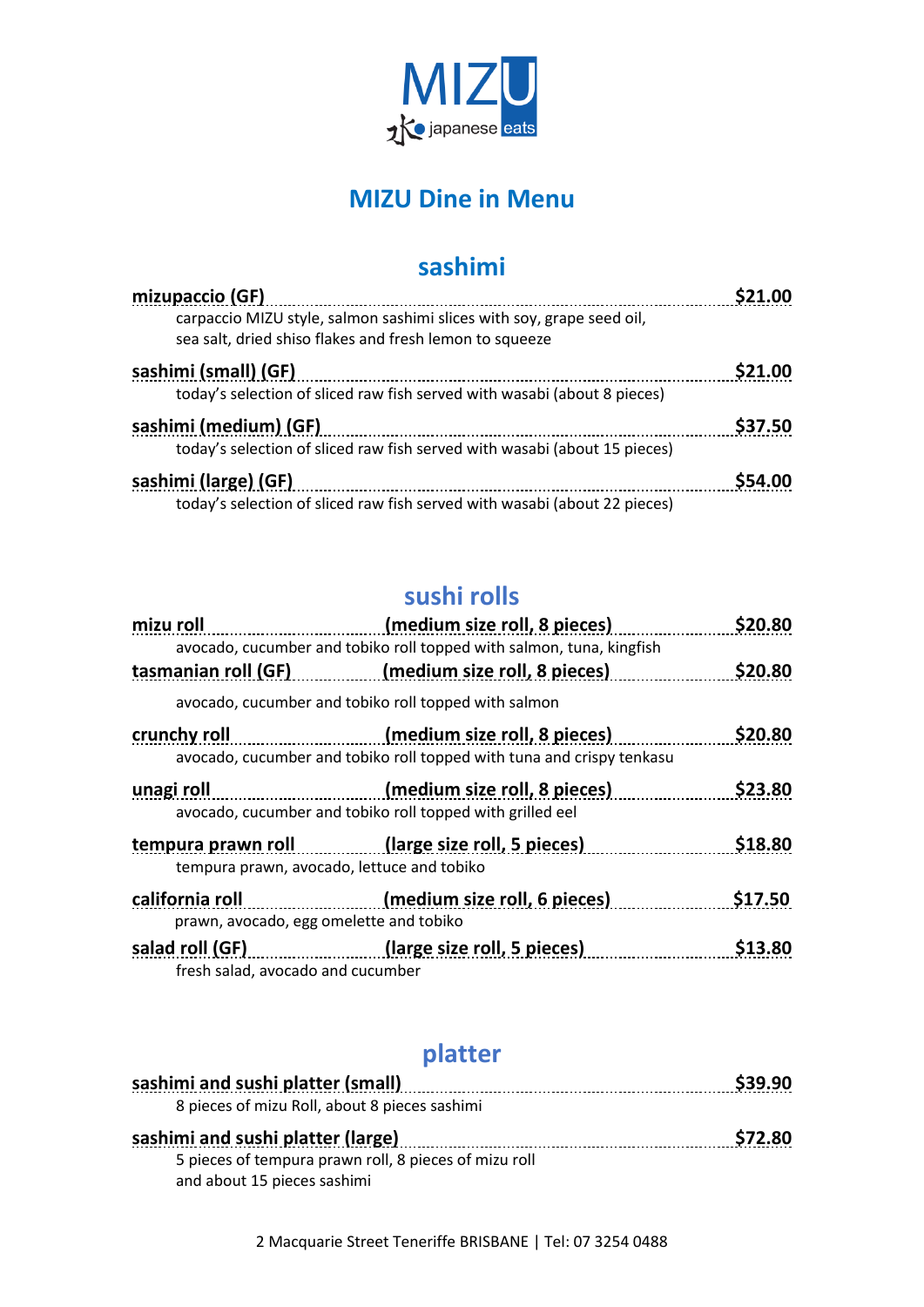

## **vegetable**

|        | tsukemono moriawase<br>assorted japanese style pickles                                                                                                                                                                        | (v)     | \$7.80  |
|--------|-------------------------------------------------------------------------------------------------------------------------------------------------------------------------------------------------------------------------------|---------|---------|
| takuan | sweet and tart slices of yellow pickled daikon                                                                                                                                                                                |         | \$7.80  |
|        | edamame (GF)<br>young soybeans in the pod served with sea salt                                                                                                                                                                | (v)     | \$7.80  |
|        | goma-ae (GF)<br>green beans with sweet sesame dressing                                                                                                                                                                        |         | \$8.00  |
|        | wasabi daikon (GF)<br>homemade wasabi flavoure quick pickled daikon radish                                                                                                                                                    | (v)     | \$12.00 |
|        | yasai gyoza<br>deep fried crispy vegetable gyoza with house made gyoza sauce (7 pieces)                                                                                                                                       | (v)<br> | \$10.00 |
|        | nasu dengaku (GF) (may use same oil cooked gluten dish) (v)<br>grilled egg plant with sweet miso pastes and sesame                                                                                                            |         | \$16.90 |
|        | agedashi tofu (V)<br>soft tofu coated with potato starch and deep-fried, served in a broth                                                                                                                                    |         | \$14.80 |
|        | yasai ankake tofu (GF) (may use same oil cooked gluten dish) (v)<br>fried tofu in light vegetarian sauce of shitake mushrooms, bamboo shoots<br>and carrots, topped with grated ginger, shallots, black sesame seeds and nori |         | \$16.50 |
|        | vasai tempura<br>chef's choice of six kinds of vegetables deep fried in light batter,<br>served with konbu based soy dipping sauce                                                                                            | (v)     | \$23.00 |

#### **seafood**

| takoyaki                                                              | \$13.50       |
|-----------------------------------------------------------------------|---------------|
| fried octopus dumplings with okonomi sauce,                           |               |
| mayonnaise and pickled ginger (5 pieces)                              |               |
| ebi gyoza                                                             | \$15.50       |
| deep fried crispy prawn gyoza with house made gyoza sauce (6 pieces)  |               |
| seafood tempura                                                       | \$37.50       |
| local tiger prawns, calamari and whiting                              |               |
| deep fried in light batter, served with ten-tsuyu dipping sauce       |               |
| prawn & avocado                                                       | \$36.50       |
| tempura prawns and diced avocado coated with saikyo miso sauce,       |               |
| wild rocket and crispy julianne salad with MIZU house dressing on top |               |
| salmon teriyaki (GF) (may use same oil cooked gluten dish)            | <b>S37.50</b> |
| fresh tasmanian salmon teriyaki with a touch of garlic,               |               |
| sautéed kipfler potatoes and steamed asian greens                     |               |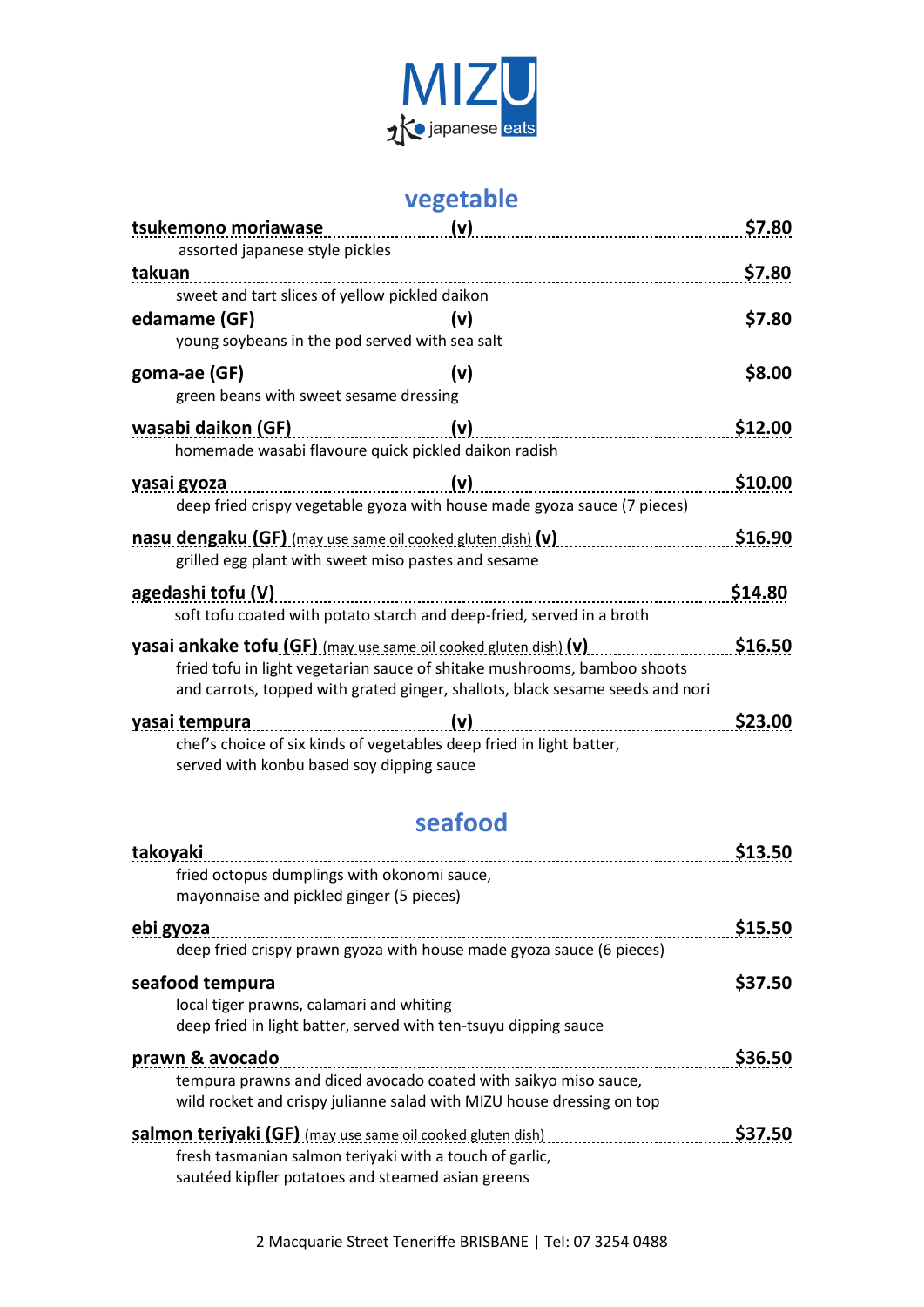

| salmon / kingfish shioyaki                                                                                                                                      | \$37.50 |
|-----------------------------------------------------------------------------------------------------------------------------------------------------------------|---------|
| grilled sea salt flavoured fresh salmon or kingfish, soba, wild rocket, carrot and<br>walnuts salad, wasabi lime mayonnaise, topped with salmon caviar and nori |         |
| <b>black cod saikyoyaki (GF)</b> (may use same oil cooked gluten dish)                                                                                          | \$49.80 |
| grilled miso marinated black cod, fried eggplant and zucchini with                                                                                              |         |
| saikyo miso sauce, topped with wild rocket and crispy julianne salad                                                                                            |         |

#### **meat**

| tsukune<br>\$12.00                                                                |               |
|-----------------------------------------------------------------------------------|---------------|
| grilled skewered chicken mince balls with teriyaki sauce                          |               |
| <u>pork gyoza</u>                                                                 | \$13.50       |
| pan fried pork and vegetable dumplings (5 pieces)                                 |               |
| chicken karaage (GF available may use same oil cooked gluten dish)                | \$16.50       |
| fried chicken with soy, ginger, garlic and a hint of sesame oil                   |               |
| wagyu tataki                                                                      | \$21.00       |
| seared wagyu beef slices (very rare) served with ponzu and yuzu paste (cold dish) |               |
| tonkatsu                                                                          | \$33.50       |
| deep fried panko crumbed pork fillet, green salad and tonkatsu sauce              |               |
| <b>chicken teriyaki</b> (GF available may use same oil cooked gluten dish)        | \$32.50       |
| pan fried chicken thigh fillet in teriyaki sauce,                                 |               |
| sautéed kipfler potatoes and steamed asian greens                                 |               |
| <b>kamo kuwayaki</b> (GF available may use same oil cooked gluten dish)           | \$38.50       |
| pan fried duck breast slices with teriyaki sauce, touch of sansho pepper,         |               |
| wild rocket and daikon salad                                                      |               |
| wagyu shioyaki (GF)                                                               | <b>S49.50</b> |
| pan fried sake and sesame marinated wagyu beef slices,                            |               |
| wild rocket and daikon salad, lemon                                               |               |
| wagyu soy butter                                                                  | <b>S49.50</b> |
| pan fried wagyu beef slices with sukiyaki garlic butter sauce,                    |               |
| fried eggplant and zucchini, fresh salad with MIZU house dressing                 |               |

### **salad**

| garden salad (GF)                                                   | (v)                                                                | \$10.00            |
|---------------------------------------------------------------------|--------------------------------------------------------------------|--------------------|
| fresh green salad with MIZU house dressing                          |                                                                    |                    |
| <b>kaiso salad (GF)</b> (may use same oil cooked gluten dish) $(v)$ |                                                                    | \$18.00            |
|                                                                     | japanese seaweed and salad mix with MIZU house dressing            |                    |
| topped with crispy lotus root chips                                 |                                                                    |                    |
| wagyu beef salad (GF) (may use same oil cooked gluten dish)         |                                                                    | S <sub>23.50</sub> |
|                                                                     | strips of seared wagyu beef (very rare), salad mix, red onion and  |                    |
|                                                                     | cherry tomatoes with ponzu sesame dressing topped with fried leeks |                    |